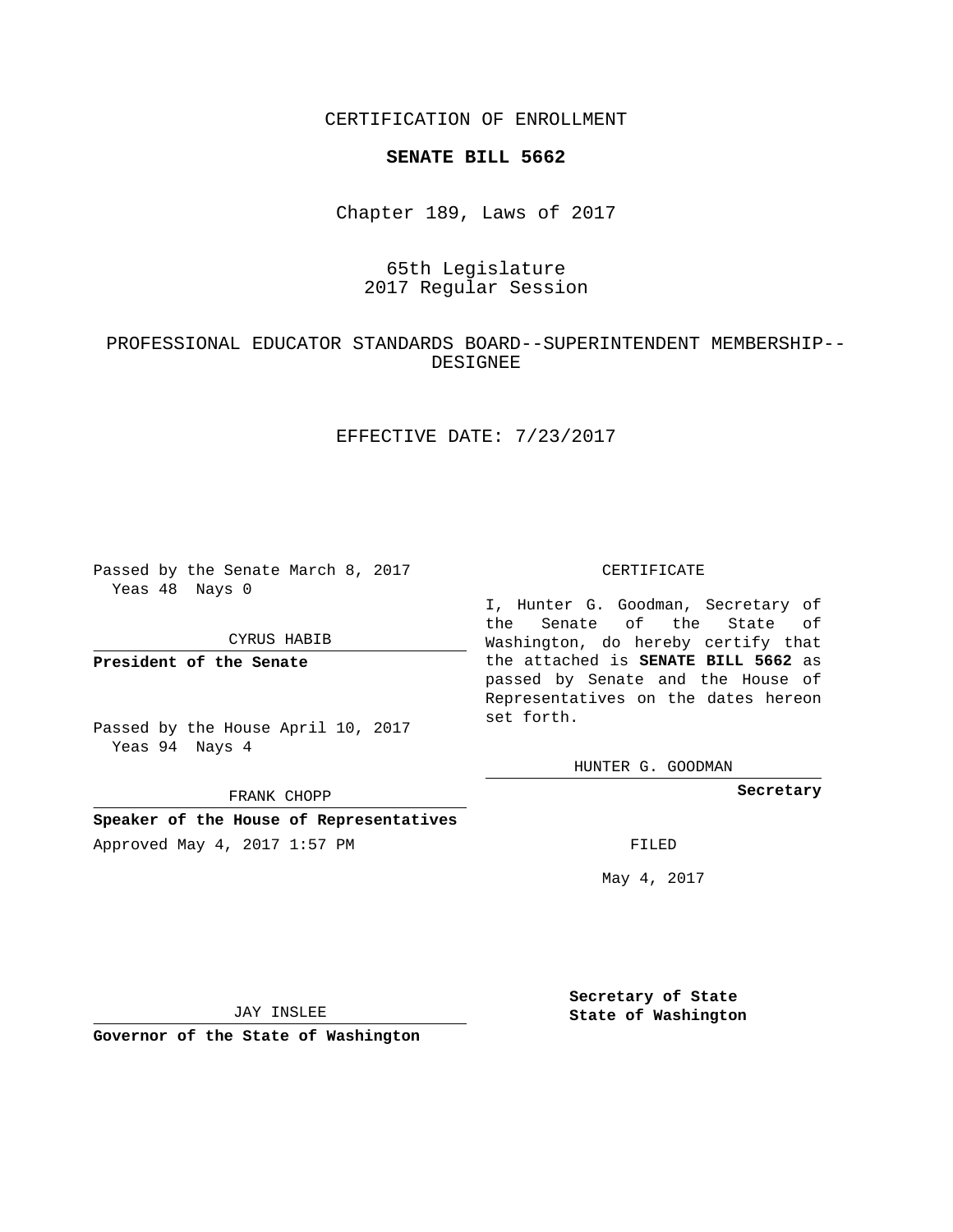#### **SENATE BILL 5662**

Passed Legislature - 2017 Regular Session

**State of Washington 65th Legislature 2017 Regular Session**

**By** Senator Zeiger; by request of Superintendent of Public Instruction

Read first time 02/01/17. Referred to Committee on Early Learning & K-12 Education.

1 AN ACT Relating to professional educator standards board 2 membership; and amending RCW 28A.410.200.

3 BE IT ENACTED BY THE LEGISLATURE OF THE STATE OF WASHINGTON:

4 **Sec. 1.** RCW 28A.410.200 and 2009 c 531 s 2 are each amended to 5 read as follows:

6 (1)(a) The Washington professional educator standards board is 7 created, consisting of twelve members to be appointed by the governor 8 to four-year terms and the superintendent of public instruction or 9 the superintendent's designee. On August 1, 2009, the board shall be 10 reduced to twelve members.

11 (b) Vacancies on the board shall be filled by appointment or 12 reappointment by the governor to terms of four years.

13 (c) No person may serve as a member of the board for more than 14 two consecutive full four-year terms.

15 (d) The governor shall biennially appoint the chair of the board. 16 No board member may serve as chair for more than four consecutive 17 years.

 (2) A majority of the members of the board shall be active practitioners with the majority being classroom based. Membership on the board shall include individuals having one or more of the 21 following: